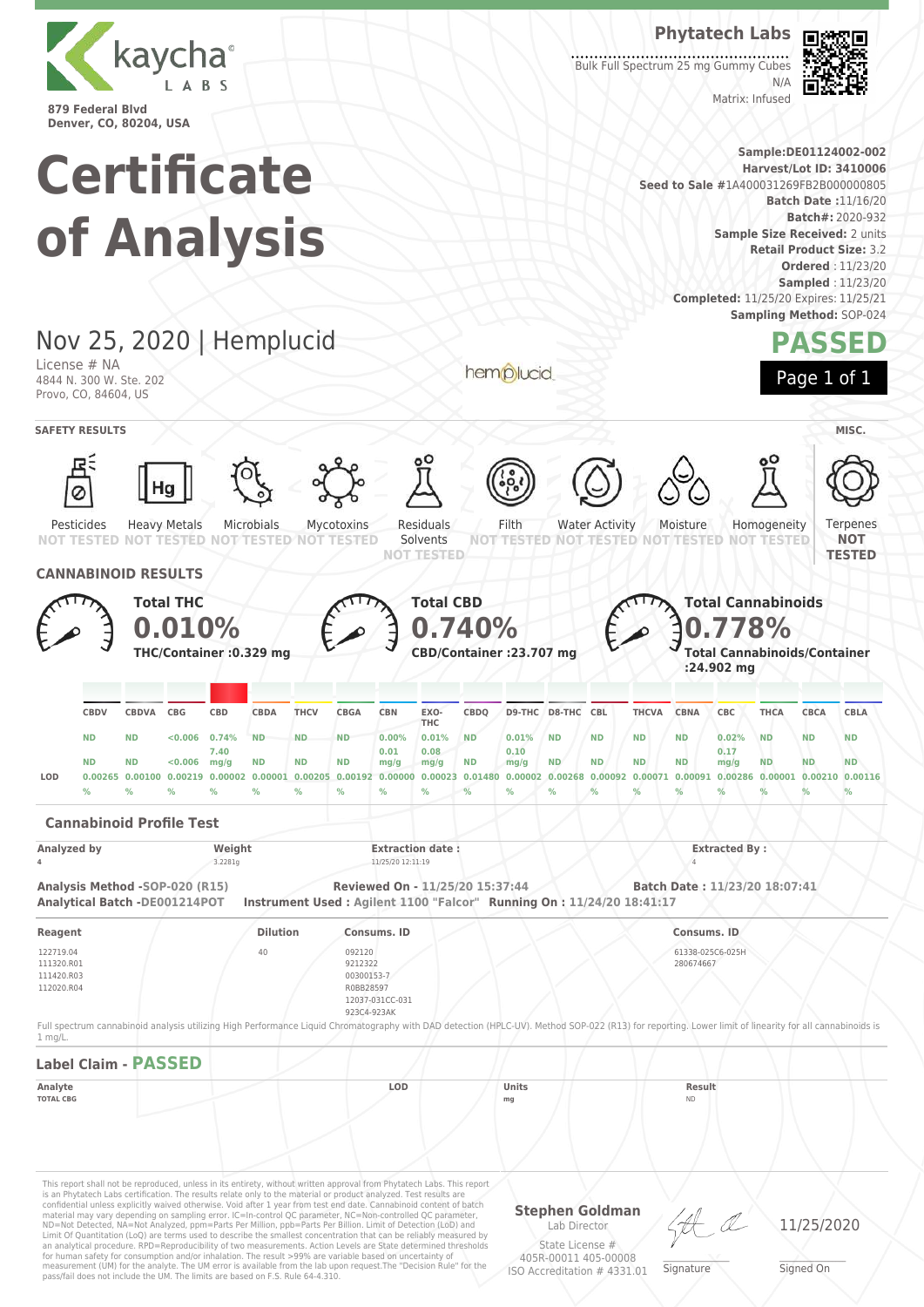

#### **Phytatech Labs**

Bulk Full Spectrum 25 mg Gummy Cubes  $N/L$ 



**Sample:DE01124002-001 Harvest/Lot ID: 3410006 Seed to Sale #**1A400031269FB2B000000805 **Batch Date :**11/16/20 **Batch#:** 2020-932 **Sample Size Received:** 2 units **Retail Product Size:** 3.2 **Ordered** : 11/23/20 **Sampled** : 11/23/20 **Completed:** 11/30/20 Expires: 11/30/21 **Sampling Method:** SOP-024

Matrix: Infused



# Nov 30, 2020 | Hemplucid

**Certificate**

**of Analysis**

License # NA 4844 N. 300 W. Ste. 202 Provo, CO, 84604, US

**SAFETY RESULTS** MISC.



























Terpenes

Pesticides **NOT TESTED**

**PASSED**

**PASSED**

Solvents **NOT TESTED**

hemplucid

Filth **NOT TESTED NOT TESTED** Water Activity

**TESTED NOT** Homogeneity **NOT TESTED**

**NOT TESTED**

**NOT TESTED**



Moisture





**Stephen Goldman** Lab Director State License #

405R-00011 405-00008 ISO Accreditation # 4331.01

Ht

\_\_\_\_\_\_\_\_\_\_\_\_\_\_\_\_\_\_\_ Signature

11/30/2020

\_\_\_\_\_\_\_\_\_\_\_\_\_\_\_\_\_\_\_ Signed On